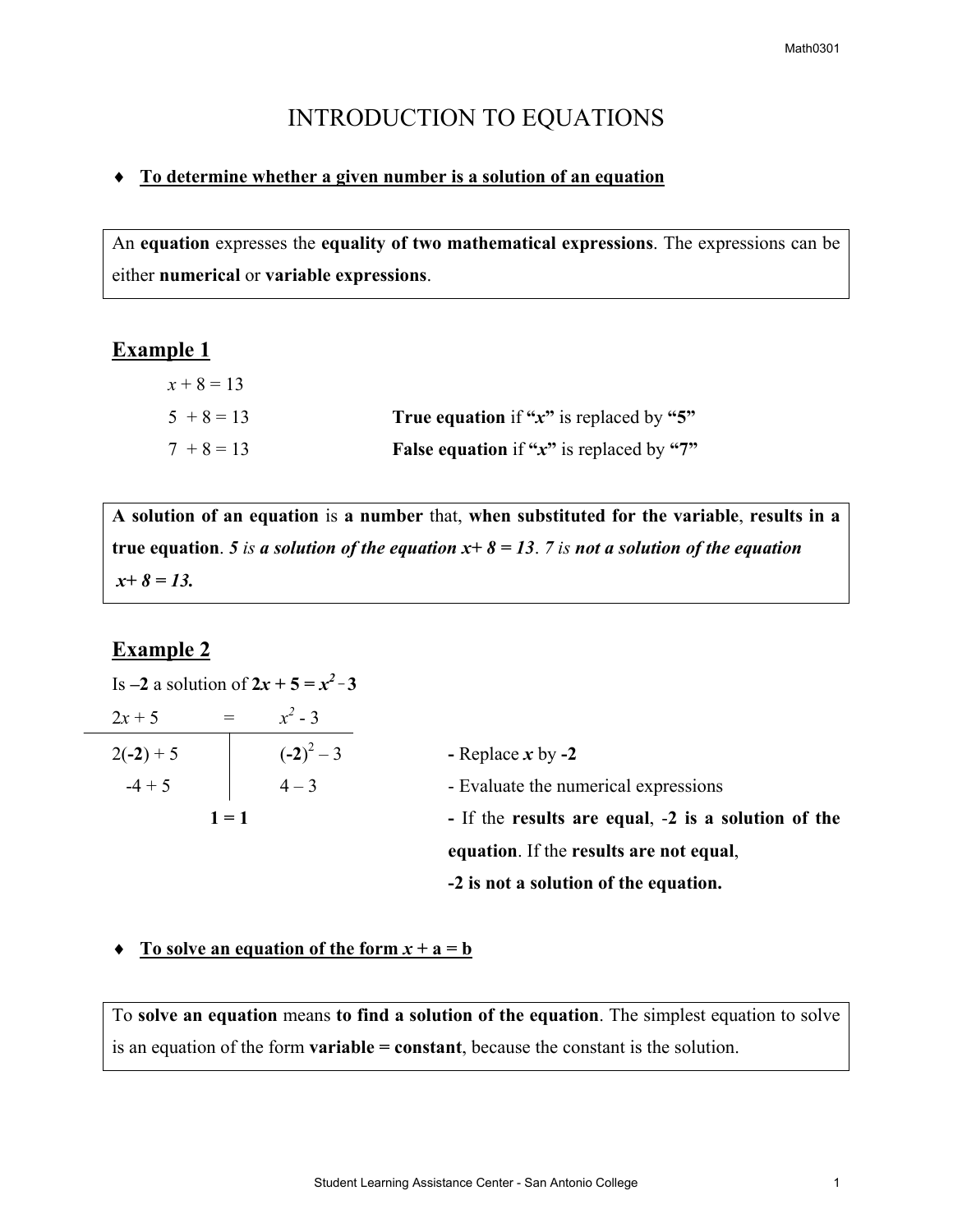# **Addition Property of Equations**

The same number can be added to each side of an equation without changing its solution. In symbols, the equation  $\mathbf{a} = \mathbf{b}$  has *the same solution as the equation*  $\mathbf{a} + \mathbf{c} = \mathbf{b} + \mathbf{c}$ .

# **Example 3**

The solution of the equation  $x = 5$  is 5 because  $5 = 5$  is a **true equation**.

| The solution of the equation at the right is 7 |                           |              |
|------------------------------------------------|---------------------------|--------------|
| because $7 + 2 = 9$ is a true equation         | $x + 2 = 9$               | $7 + 2 = 9$  |
| Note that if 4 is added to each side of        | $x + 2 = 9$               |              |
| the equation $x + 2 = 9$ , the solution is     | $x + 2 + 4 = 9 + 4$       |              |
| still 7.                                       | $x + 6 = 13$              | $7+6=13$     |
| If $-5$ is added to each side of the equation  | $x + 2 = 9$               |              |
| $x + 2 = 9$ , the solution is still 7.         | $x + 2 + (-5) = 9 + (-5)$ |              |
|                                                | $x - 3 = 4$               | $7 - 3 = 43$ |

# **Example 4**

| Solve $x-4=2$ |                                                                 |
|---------------|-----------------------------------------------------------------|
| $x - 4 = 2$   | - The goal is to rewrite the equation as variable $=$ constant. |
| $x-4+4=2+4$   | - Add 4 to each side of the equation.                           |
| $x + 0 = 6$   | - Simplify.                                                     |
| $x = 6$       | - The equation is in the form variable $=$ constant.            |

**The solution is 6.**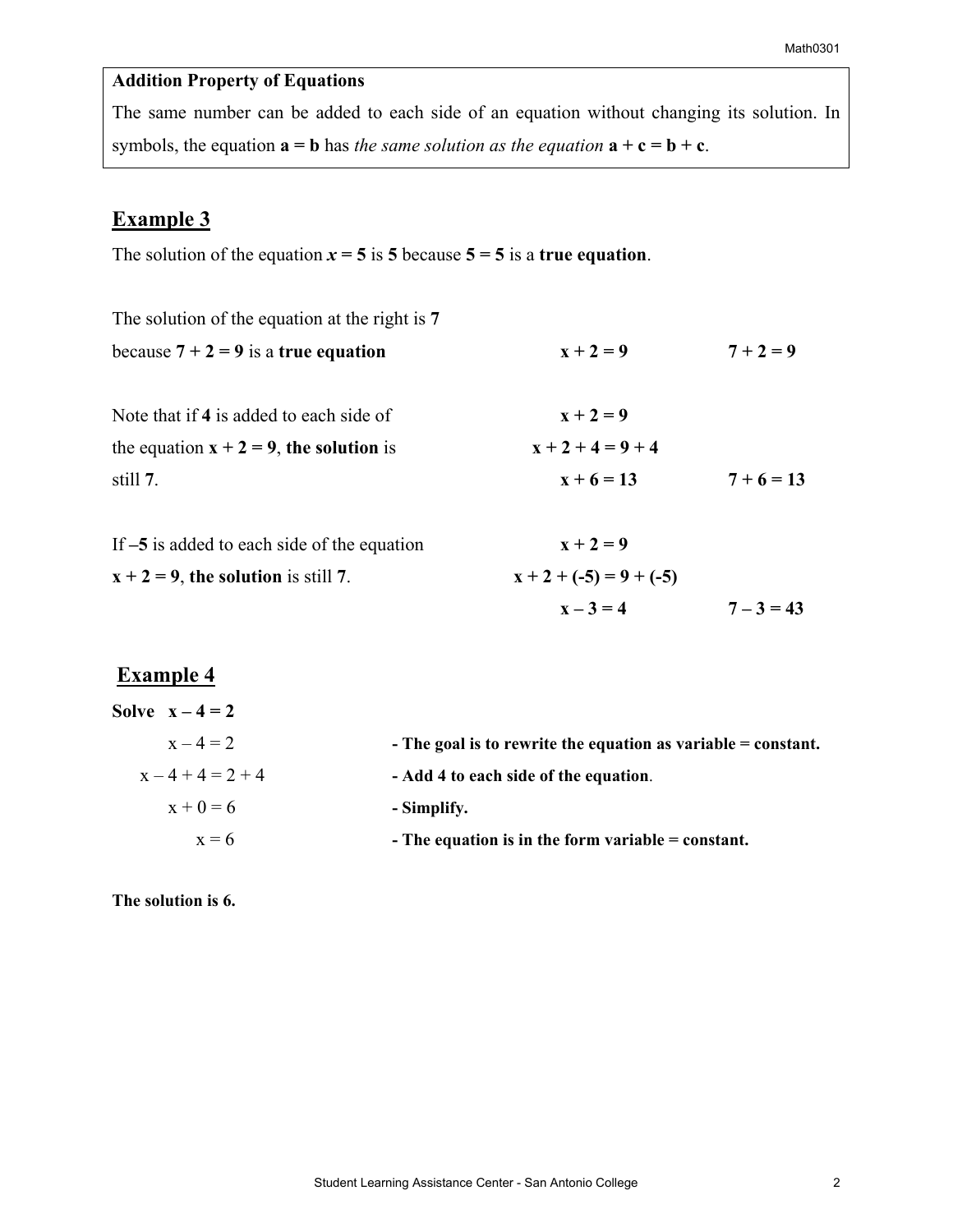### ♦ **To solve an equation of the form a***x* **=b**

### **Multiplication Property of Equations**

Each side of an equation can be multiplied by the same *nonzero* number without changing the solution of the equation. In symbols, **if**  $c \neq 0$ , then **the equation**  $a = b$  **has the same solutions as** the equation  $ac = bc$ .

# **Example 5**

| The solution of the equation at the right is        | $2x = 6$             | $2 \times 3 = 6$   |
|-----------------------------------------------------|----------------------|--------------------|
| 3 because $2 \times 3 = 6$ is a true equation.      |                      |                    |
|                                                     | $2x = 6$             |                    |
| Note that if each side of $2x = 6$ is multiplied by | $5(2x) = 5 \times 6$ |                    |
| 5, the solution is still 3.                         | $10x = 30$           | $10 \times 3 = 30$ |
|                                                     |                      |                    |

|                                                  | $2x = 6$                   |                     |
|--------------------------------------------------|----------------------------|---------------------|
| If each side of $2x = 6$ is multiplied by $-4$ , | $(-4)(2x) = (-4) \times 6$ |                     |
| the solution is still 3                          | $-8x = -24$                | $-8 \times 3 = -24$ |

The equation  $2x = 6$ ,  $10x = 30$ , and  $-8x = -24$  are equivalent equations; each equation has 3 as **its solution**. These examples suggest that **multiplying each side of an equation by the same nonzero number produces equivalent equation.**

# **Example 6**

| Solve $\frac{3}{4}z = 9$                                  |                                                                          |
|-----------------------------------------------------------|--------------------------------------------------------------------------|
| $\frac{3}{4}z=9$                                          | - The goal is to rewrite the equation in the form variable $=$ constant. |
| $\frac{4}{3} \times \frac{3}{4} z = \frac{4}{3} \times 9$ | - Multiply each side of the equation by $\frac{4}{3}$ .                  |
| $1 \times z = 12$                                         | - Simplify.                                                              |
| $z=12$                                                    | - The equation is in the form variable $=$ constant.                     |
| The solution is 12.                                       |                                                                          |